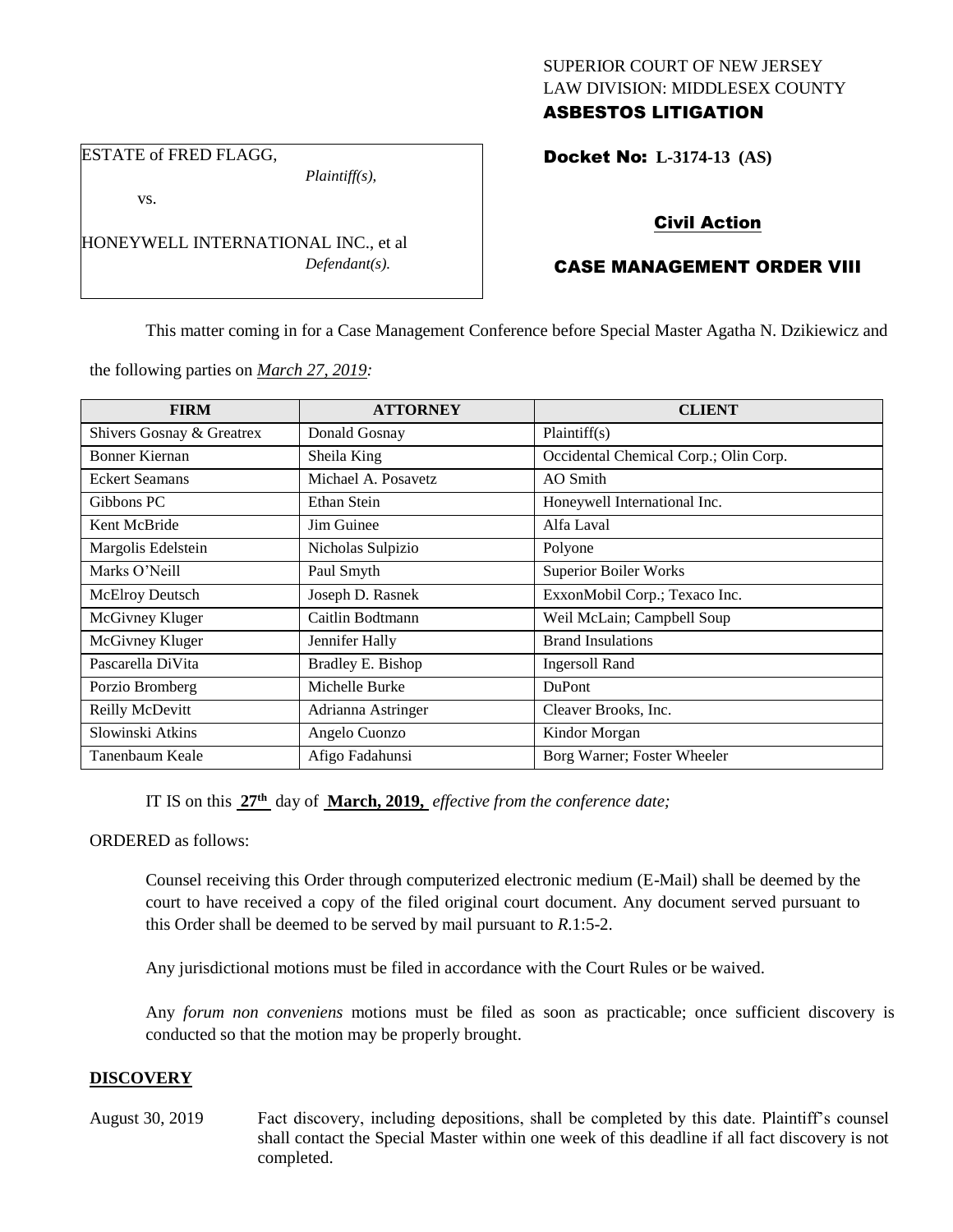### August 30, 2019 Depositions of corporate representatives shall be completed by this date.

### **EARLY SETTLEMENT**

September 13, 2019 Settlement demands shall be served on all counsel and the Special Master by this date.

#### **MEDICAL EXPERT REPORT**

December 31, 2019 Defendants shall identify its medical experts and serve medical reports, if any, by this date. In addition, defendants shall notify plaintiff's counsel (as well as all counsel of record) of a joinder in an expert medical defense by this date.

### **LIABILITY EXPERT REPORTS**

- November 8, 2019 Plaintiff shall identify its liability experts and serve liability expert reports by this date or waive any opportunity to rely on liability expert testimony.
- December 31, 2019 Defendants shall identify its liability experts and serve liability expert reports, if any, by this date or waive any opportunity to rely on liability expert testimony.

### **SUMMARY JUDGMENT MOTION PRACTICE**

- September 13, 2019 Plaintiff's counsel shall advise, in writing, of intent not to oppose motions by this date.
- September 27, 2019 Summary judgment motions shall be filed no later than this date.
- October 25, 2019 Last return date for summary judgment motions.

#### **ECONOMIST EXPERT REPORTS**

- November 8, 2019 Plaintiff shall identify its expert economists and serve expert economist report(s), if any, by this date or waive any opportunity to rely on economic expert testimony.
- December 31, 2019 Defendants shall identify its expert economists and serve expert economist report(s), if any, by this date or waive any opportunity to rely on economic expert testimony.

### **EXPERT DEPOSITIONS**

January 31, 2020 Expert depositions shall be completed by this date. To the extent that plaintiff and defendant generic experts have been deposed before, the parties seeking that deposition in this case must file an application before the Special Master and demonstrate the necessity for that deposition. To the extent possible, documents requested in a deposition notice directed to an expert shall be produced three days in advance of the expert deposition. The expert shall not be required to produce documents that are readily accessible in the public domain.

#### **PRE-TRIAL AND TRIAL**

| September $10, 2019$      | The settlement conference previously scheduled on this date is <b>cancelled</b> .                                                                                           |  |
|---------------------------|-----------------------------------------------------------------------------------------------------------------------------------------------------------------------------|--|
| October 1, 2019 @ 10:00am | Settlement conference. All defense counsel shall appear with authority to negotiate<br>settlement and have a representative authorized to negotiate settlement available by |  |